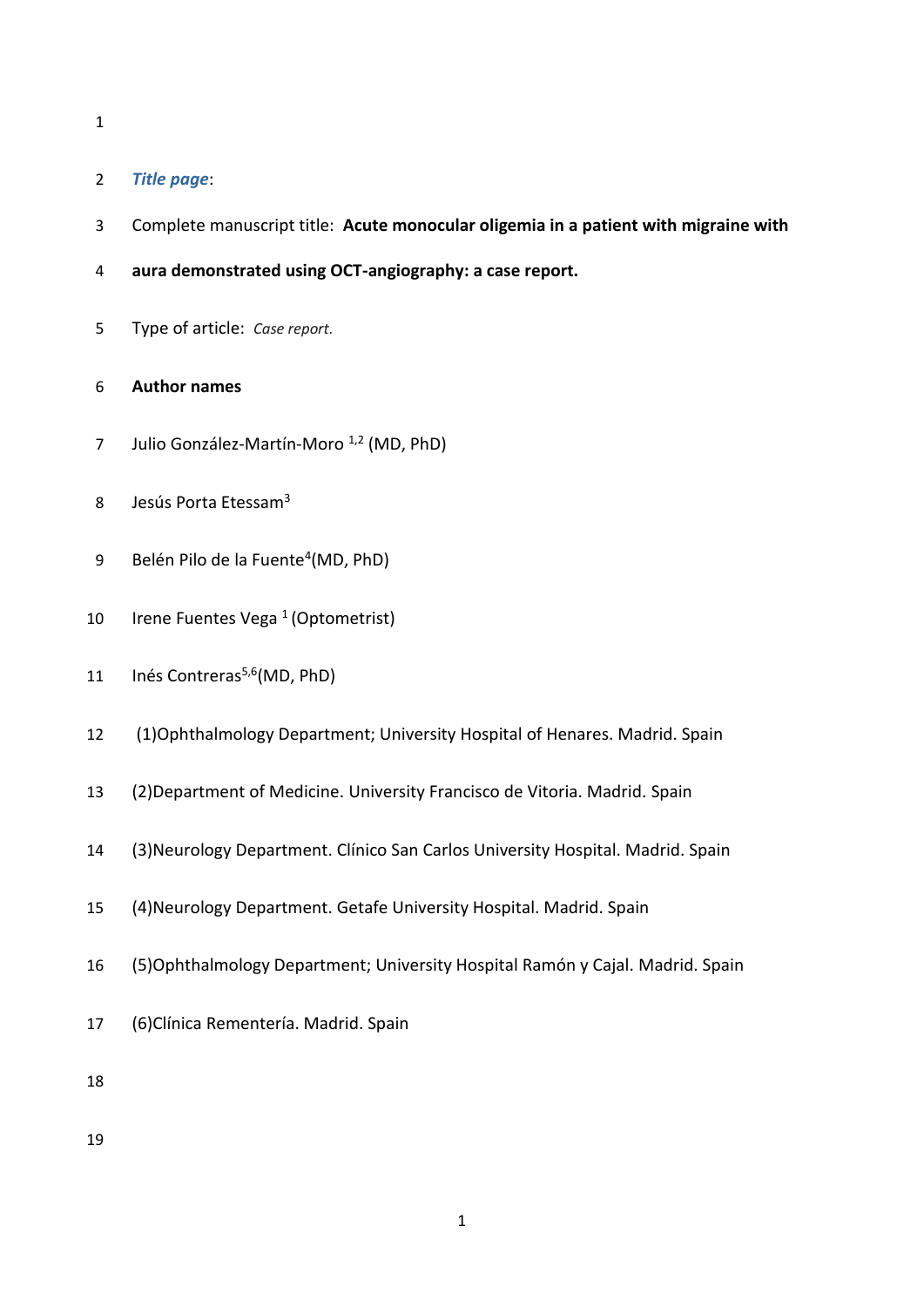- Corresponding author:
- Julio González Martín-Moro
- Postal address: Av. Marie Curie sn. Coslada. 28820. Madrid. Spain
- [juliogmm@yahoo.es;](mailto:juliogmm@yahoo.es) [juliogazpeitia@gmail.com](mailto:juliogazpeitia@gmail.com)
- Tel: +34 659 912578

## **Declarations**

- Conflict of interest: The authors declare that there is no conflict of interest.
- Consent for publication: Written informed consent from the patient was obtained for
- the publication of this case report and the images.
- Funding: This research received no specific grant from any funding agency.

- 
- 
- 

- 
- 
- 
- 
- 
-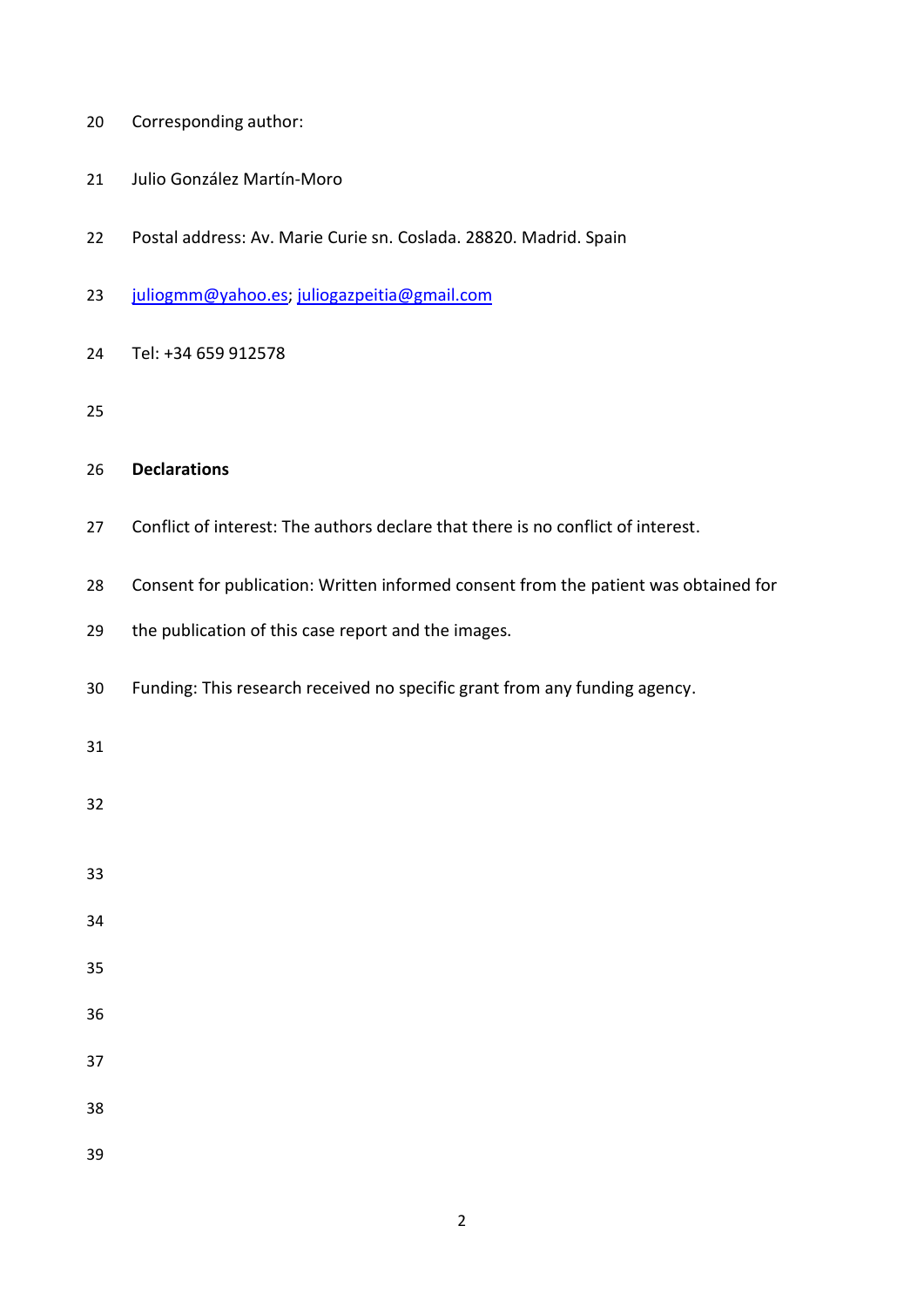# **Acute monocular oligemia in a patient with migraine with aura**

- **demonstrated using OCT-angiography: a case report.**
- **Abstract**
- **Introduction**
- Migraine is one of the most common causes of transient visual loss. Optical coherence tomography angiography (OCTA) provides fast and non-invasive imaging of the retinal
- vessels. We report the first case of monocular retinal oligemia demonstrated using
- OCTA during a migraine attack with aura.

#### **Case description**

- A 27-year-old man with a previous history of migraine with visual aura was seen in the
- emergency room due to acute left hemicranial pain with positive visual symptoms in
- his right eye. The patient reported a blue stain in his right eye. Optical coherence
- tomography angiography (OCT-A) showed an extensive area of hypoperfusion in the
- macular region of his right eye. Forty-eight hours later visual symptoms had improved
- and the OCT-A showed a significant reduction in the area of hypoperfusion. Seven days
- later the patient was asymptomatic and retinal perfusion had returned to normal
- values.

#### **Conclusion**

 Monocular involvement suggests that these retinal vascular changes are independent from cerebral vascular changes, supporting the hypothesis of selective retinal ganglion cell layer spreading depression as the possible cause of some cases of retinal migraine.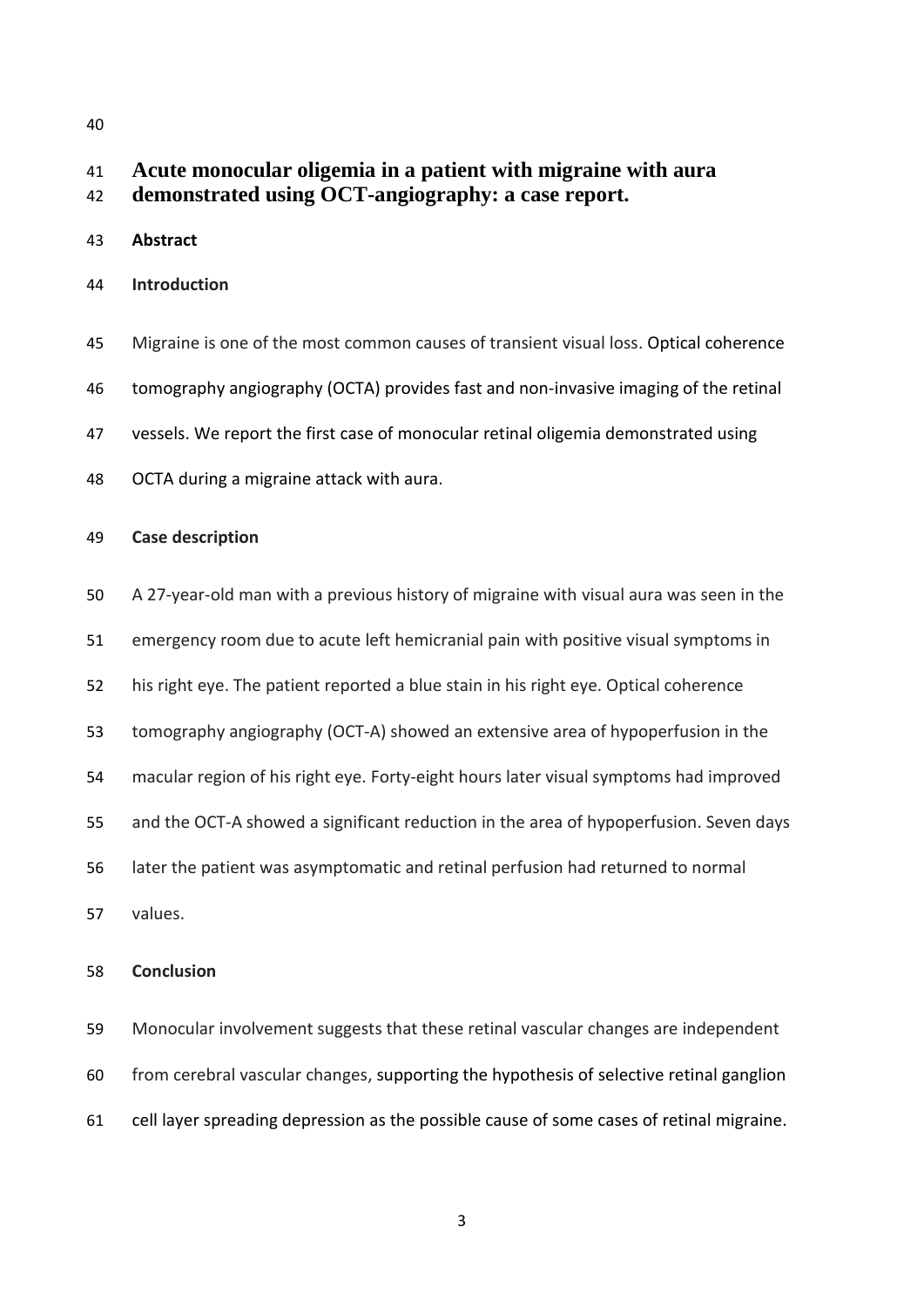**Keywords**: retinal migraine, OCTA, retina, ischemia, retinal ganglion cell layer, cortical spreading depression, case report.

# **Introduction**

 Migraine affects approximately 15% of the global population. It is the most prevalent neurological condition and the third most frequent global health disorder in both 67 genders<sup>1</sup>. Migraine is also one of the most common causes of transient visual loss  $2$ . Visual field loss and positive visual symptoms are usually homonymous; nevertheless, some patients develop monocular visual symptoms. The terminology used in these monocular cases has been confusing, but nowadays retinal migraine is the accepted  $\text{term}$  by the HIS 3 classification<sup>3</sup>.

 From a physiological point of view, retinal migraine is thought to be a neuro-vascular phenomenon, in which cortical spreading depression seems to be the main 74 mechanism, with vascular changes as a secondary phenomenon<sup>4</sup>. Non-arteritic ischemic optic neuropathies and arterial vascular occlusions have been reported in patients with migraine and there is evidence of vasospasm of the retinal arteries 77 occurring in some patients<sup>5, 6</sup>.

 These episodes of ocular ischemia may explain why structural changes in the optic nerve and retina have been consistently reported in populations that suffer from migraines. Several studies have shown that there is a decrease in the retinal nerve fiber layer, with more severe changes in patients that suffer migraine with aura than in 82 those without aura<sup>1</sup>.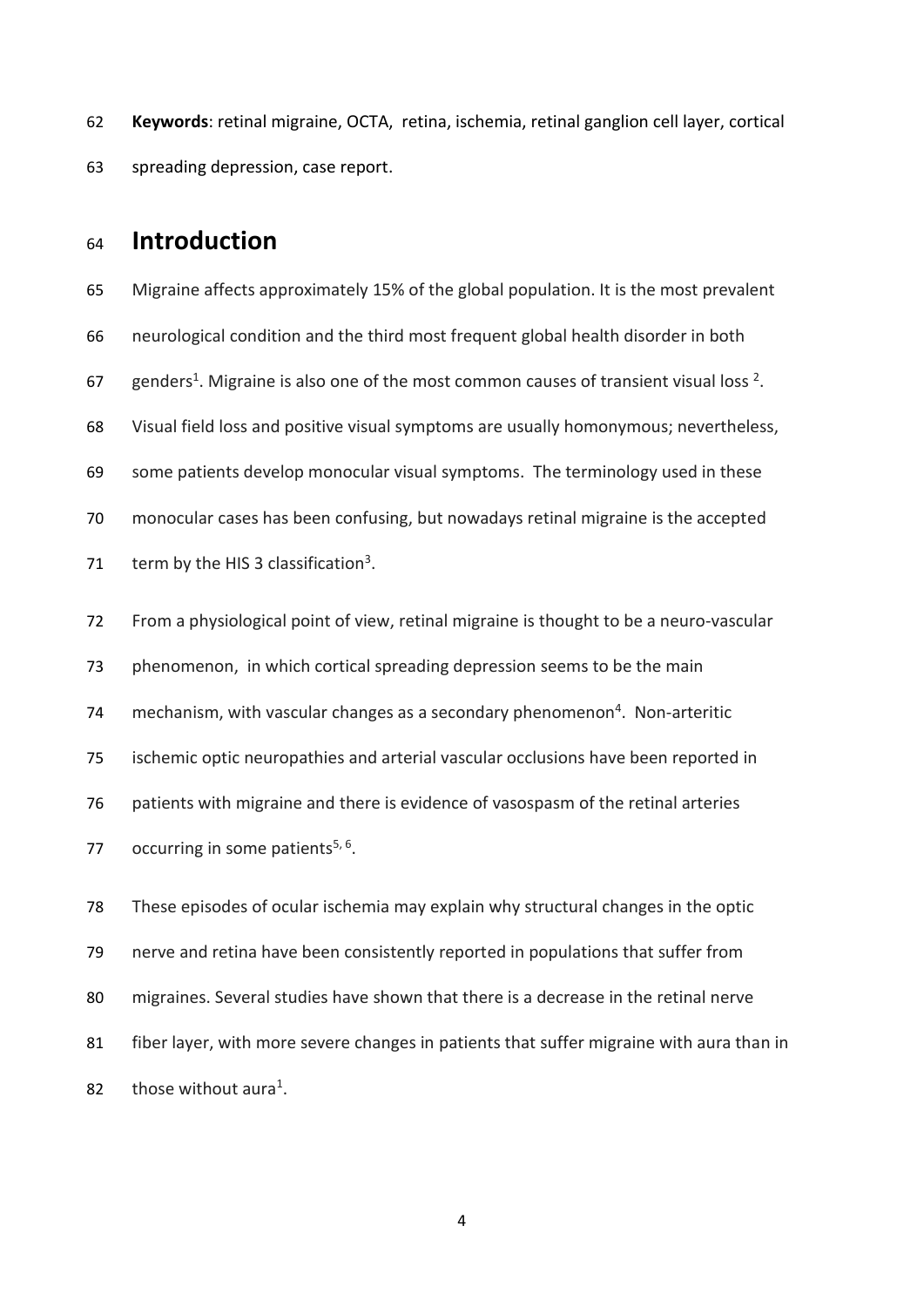Optical coherence tomography (OCT) was invented in 1991 and has evolved tremendously since then. Traditionally, fluorescein angiography was used to evaluate the retinal vasculature. However, nowadays OCT angiography (OCTA) provides fast and non-invasive imaging of the retinal vessels. Although fluorescein angiography is still 87 used in certain cases  $^7$ , it has been largely displaced by OCTA.

# **Case description**

 We report the case of a 27-year-old, right-handed man who suffered from recurrent headaches since he was 14 which fulfilled HIS III criteria for migraine with aura. A CT scan performed when he was seventeen was normal. He had a family history of migraine with aura. The episode for which he consulted had begun 48 hours earlier as a typical episode of migraine with aura with left hemicranial pain and flashes in the contralateral eye. Forty-eight hours later he perceived a bluish stain in the center of his right eye, that spread gradually . The headache was similar to those he had suffered periodically. He referred a non-pulsatile pain in the left side of the head, without nausea and vomiting. He also had photophobia and sonophobia but not osmophobia. The patient was under treatment with Tryptizol and had taken Naproxen at home. Neurological examination was normal and the neuroophthalmological evaluation showed a decimal uncorrected visual acuity of 0.9 in both eyes. Intraocular pressure, pupil examination and ocular fundus were normal, but optical coherence tomography angiography (OCT-A) performed with OCT Triton, Topcon, Tokyo, revealed the presence of an extensive area of hypoperfusion in his right retina. These changes were more severe in the superficial retinal plexus than in the deep retinal plexus (Figure 1).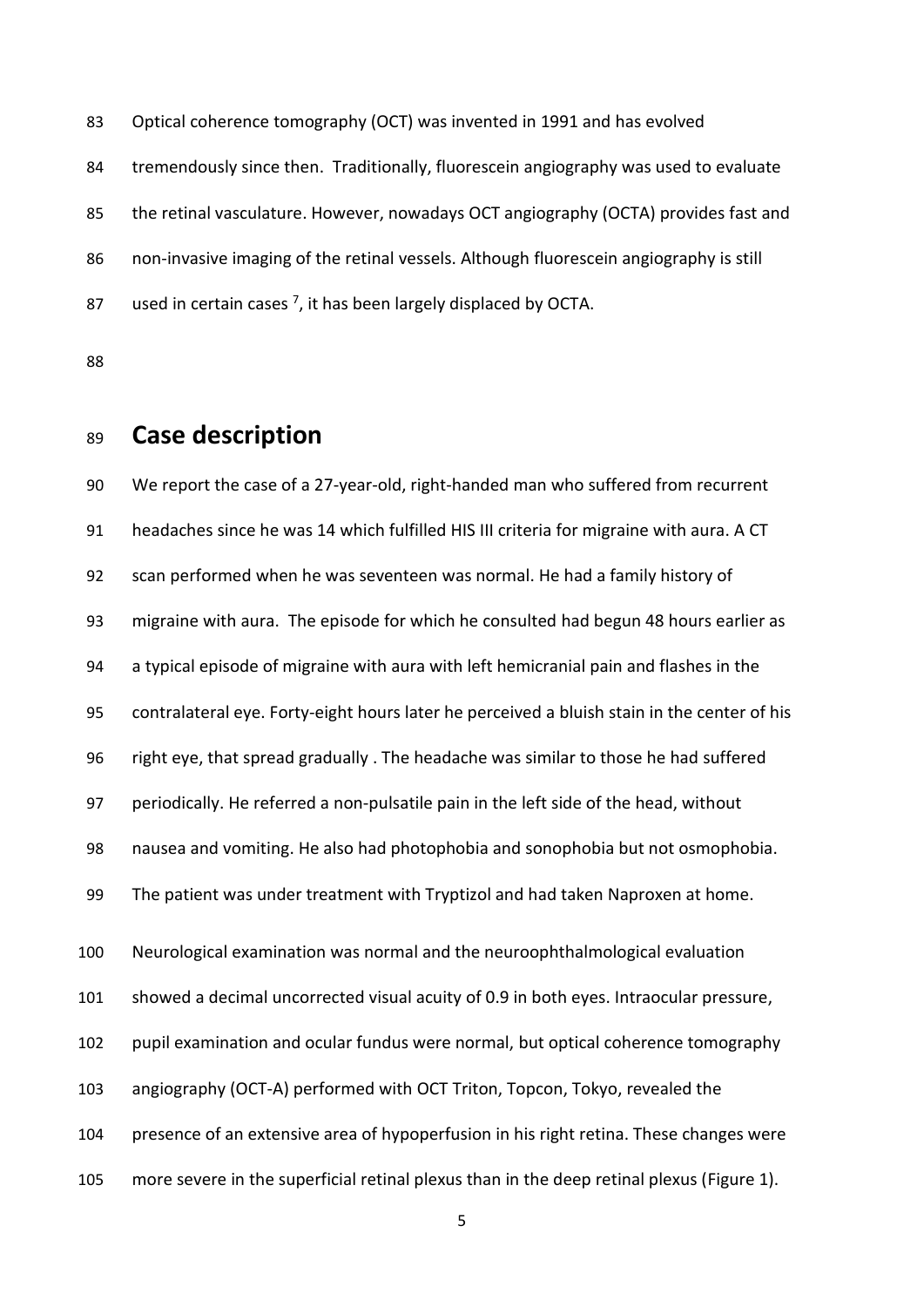Macular OCT showed normal foveal profiles without edema in any of the retinal layers, and normal ganglion cell layer thickness. Optic disc OCT was not performed during the acute phase, but was carried out on the one-year follow-up consultation and did not show any abnormalities (peripapillary retinal nerve fiber layer average thickness was 112 microns in his RE and 109 microns in his LE) Despite the presence of this area of oligemia, central visual fields were normal in both eyes. He was treated with intravenous Metamizol, which reduced the pain. Forty-eight hours later, only mild pain persisted in the left side of his head and the bluish stain was very small and limited to the superotemporal area, next to center of the visual field. OCTA showed normal retinal vasculature (Figure 2). Eight days later the patient was asymptomatic and OCTA remained normal. Cerebral magnetic resonance imaging performed one month later did not reveal any abnormalities.

# **Conclusion**

 The development of new technologies reshapes our way of thinking. For example, OCT technology has allowed us to measure the retinal ganglion cell layer, showing that occipital lesions can induce anterograde degeneration of these cells. This finding has proven that the paradigm that stated that retrograde trans-synaptic neuronal 123 degeneration did not take place in the human brain was wrong<sup>8</sup>.

 A decade ago, in an editorial, Winterkorn reported that vasospasm during a migraine attack had been photographically documented in fewer than 10 patients<sup>9</sup>. However fundus photography can only detect vasospasm in the main retinal arterioles and most cases of hypoperfusion are probably caused by changes in neuronal activity and 128 platelet function, not by vasospasm.<sup>9</sup> OCTA can detect hypoperfusion in smaller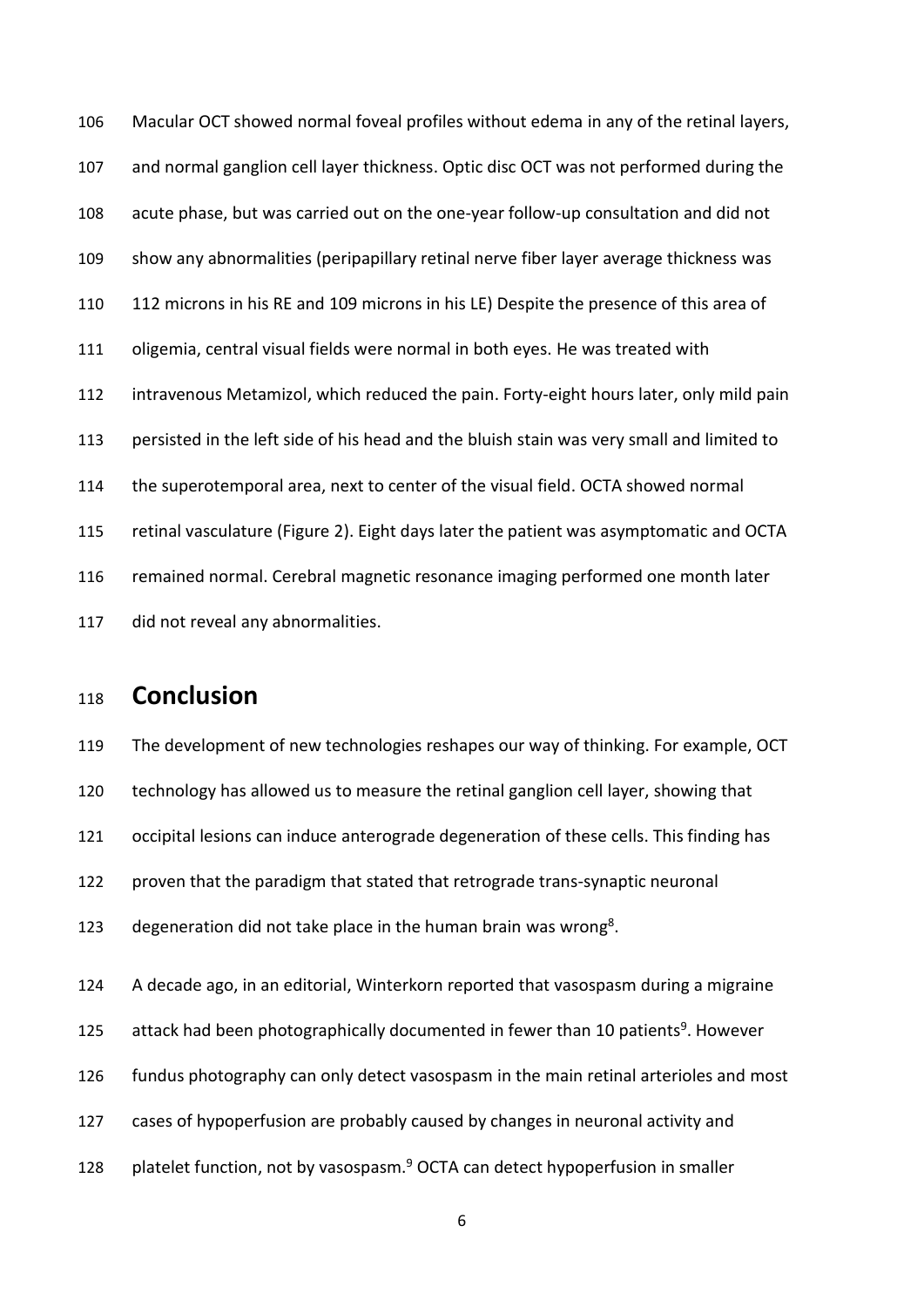| 129 | vessels and thereby constitutes a much more sensitive method to detect retinal            |
|-----|-------------------------------------------------------------------------------------------|
| 130 | oligemia. In a recent article, Atilla et al reported reversible bilateral retinal         |
| 131 | hypoperfusion in the macular area in one patient with migraine. <sup>10</sup>             |
| 132 | Our case is not easy to understand from a topographical point of view, since the retinal  |
| 133 | changes were monocular and contralateral to the headache. They may be related             |
| 134 | processes but they do not seem to respond to the same migraine phase                      |
| 135 | pathophysiology. The oligemia could be the consequence of a primary retinal               |
| 136 | spreading depression phenomena, similar to classic aura. In our patient, retinal          |
| 137 | oligemia was more severe in the superficial retinal plexus and therefore it might have    |
| 138 | been due to selective spreading depression of the retinal ganglion cell layer (Figure 1). |
| 139 | This might explain why it was contralateral to the headache as well as the absence of a   |
| 140 | retinal lesion after the resolution of the retinal aura (Figure 2). There is one other    |
| 141 | report of OCTA performed during a migraine attack. In this case, oligemia affected        |
| 142 | both retinas, and the severity of vascular changes was similar in the superficial and     |
| 143 | deep plexus <sup>10</sup> .                                                               |
| 144 | We conclude that OCTA allows fast and non-invasive measurements of ocular                 |

 circulation and it is probably going to provide new insights into the pathophysiology of retinal migraine in the future, leading to better characterization and classification. In this patient, vascular changes were more severe in the superficial plexus, supporting the hypothesis of selective retinal ganglion cell layer spreading depression as the possible cause of some cases of retinal migraine. Nevertheless, this idea of selective retinal ganglion cell layer spreading depression as the cause of some cases of monocular should be confirmed in the future by more extensive case report series.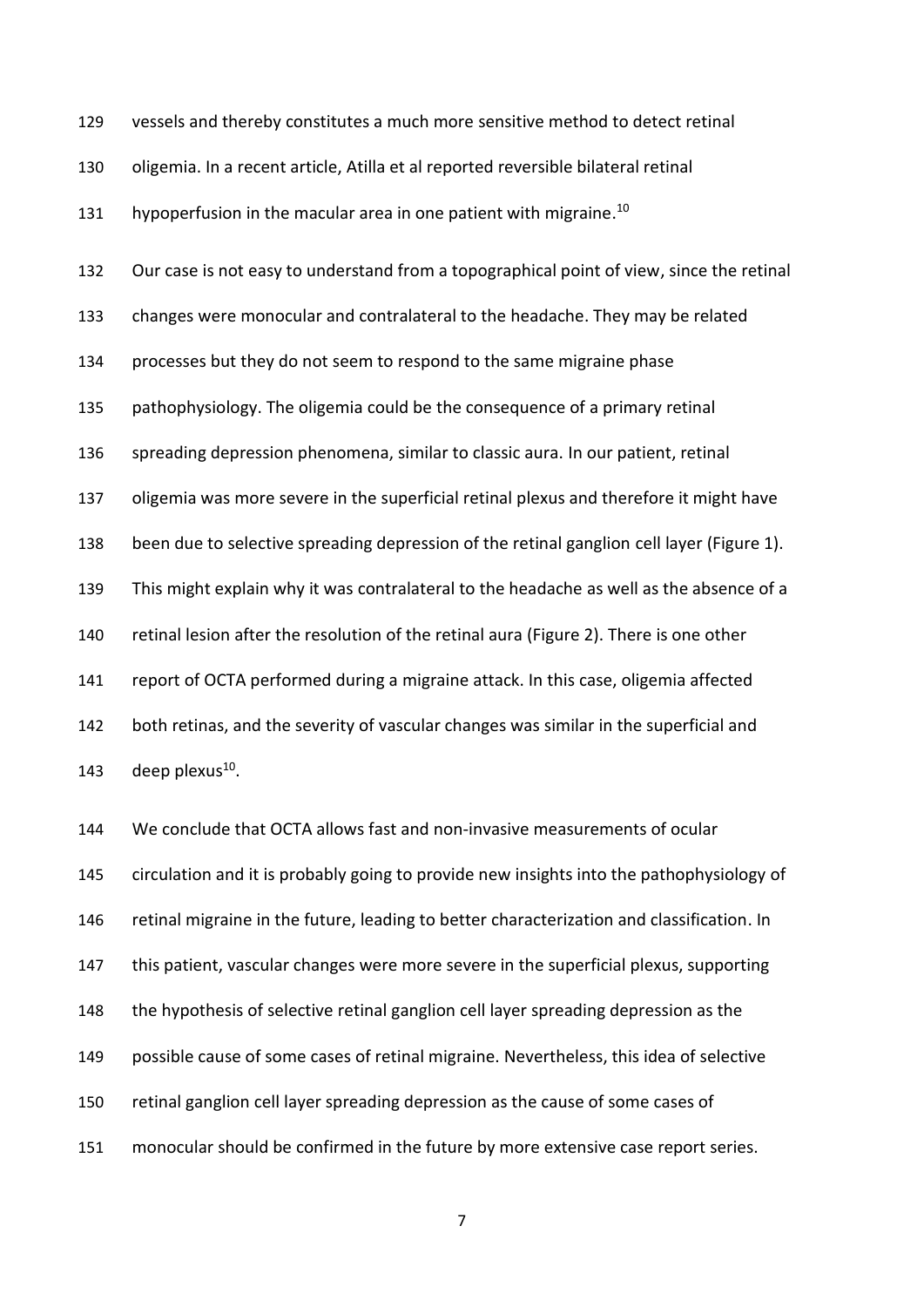### **Declarations**

- Conflict of interest: The authors declare that there is no conflict of interest.
- Consent for publication: Written informed consent from the patient was obtained for
- the publication of this case report and the images.
- Funding: This research received no specific grant from any funding agency.
- 
- 
- 

- 161 Reference List
- 1. Ascaso FJ, Marco S, Mateo J, Martínez M, Esteban O and Grzybowski A. Optical Coherence Tomography in Patients with Chronic Migraine: Literature Review and Update. *Frontiers in neurology*. 2017; 8: 684-. 2. Foroozan R. Visual dysfunction in migraine. *Int Ophthalmol Clin*. 2009; 49: 133-46. 167 3. [https://ichd-3.org/wp-content/uploads/2018/01/The-International-Classification-of-](https://ichd-3.org/wp-content/uploads/2018/01/The-International-Classification-of-Headache-Disorders-3rd-Edition-2018.pdf) [Headache-Disorders-3rd-Edition-2018.pdf.](https://ichd-3.org/wp-content/uploads/2018/01/The-International-Classification-of-Headache-Disorders-3rd-Edition-2018.pdf) 4. Dodick DW. A Phase-by-Phase Review of Migraine Pathophysiology. *Headache*. 2018; 58 Suppl 1: 4-16. 5. Gonzalez-Martin-Moro J, Pilo-de-la-Fuente B and Moreno-Martin P. [Migraineous anterior optic ischemic neuropathy]. *Arch Soc Esp Oftalmol*. 2009; 84: 473-6. 6. Christakis PG, Alon R and Brent MH. Recurrent visual field defect associated with migraine resulting in a hemiretinal artery occlusion. *Canadian journal of ophthalmology Journal canadien d'ophtalmologie*. 2018; 53: e92-e4. 7. Littlewood R, Mollan SP, Pepper IM and Hickman SJ. The Utility of Fundus Fluorescein Angiography in Neuro-Ophthalmology. *Neuro-ophthalmology (Aeolus Press)*. 2019; 43: 217-34. 8. Keller J, Oakley JD, Russakoff DB, Andorra-Ingles M, Villoslada P and Sanchez-Dalmau BF. Changes in macular layers in the early course of non-arteritic ischaemic optic neuropathy. *Graefes Arch Clin Exp Ophthalmol*. 2016; 254: 561-7. 9. Winterkorn JMS. "Retinal Migraine" is an oxymoron. *Journal of neuro-ophthalmology : the official journal of the North American Neuro-Ophthalmology Society*. 2007; 27: 1-2. 10. Bingol Kiziltunc P and Atilla H. Vascular changes with optical coherence tomography angiography during aura of migraine: A case report. *Eur J Ophthalmol*. 2020:
- 1120672119899900.
-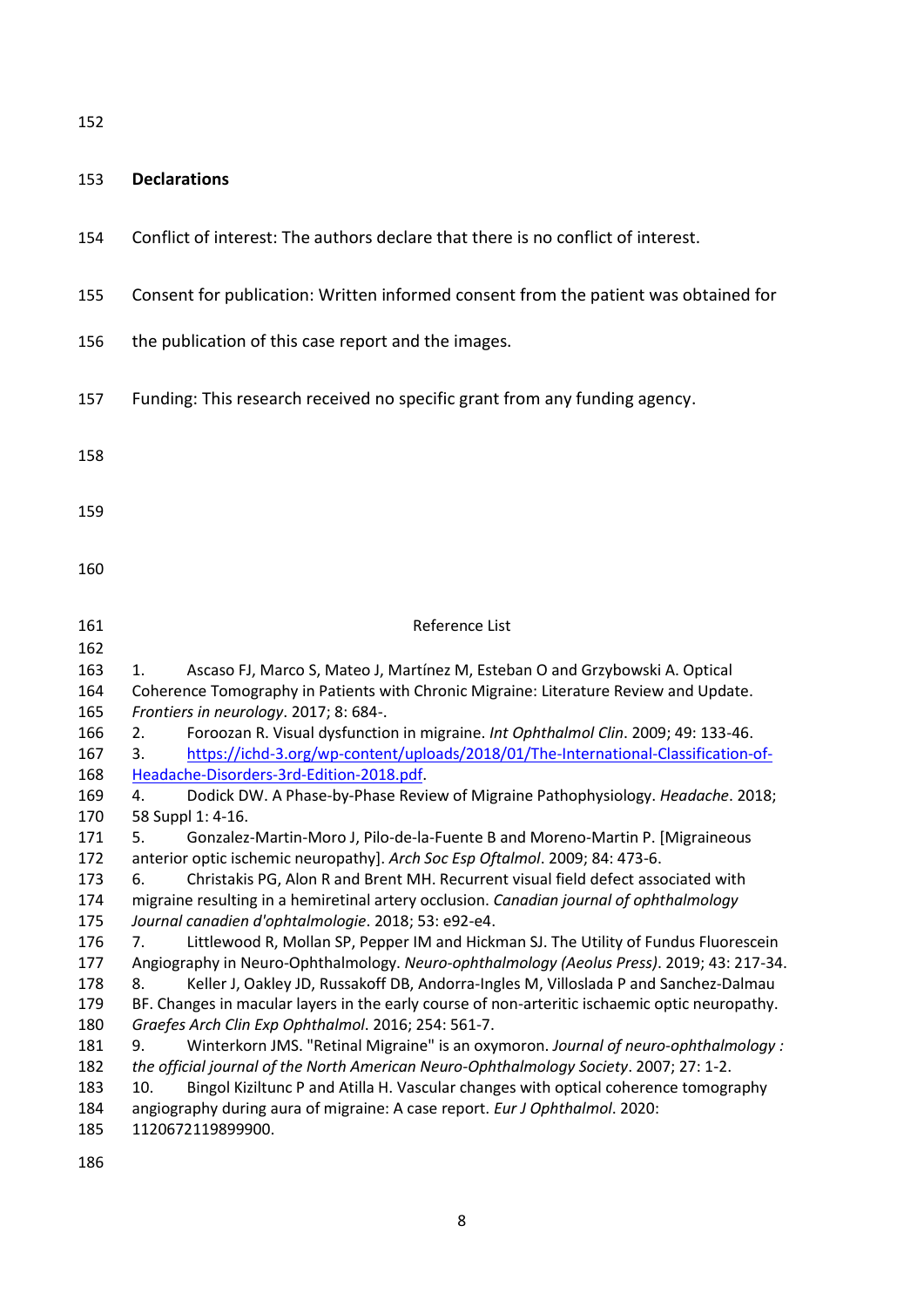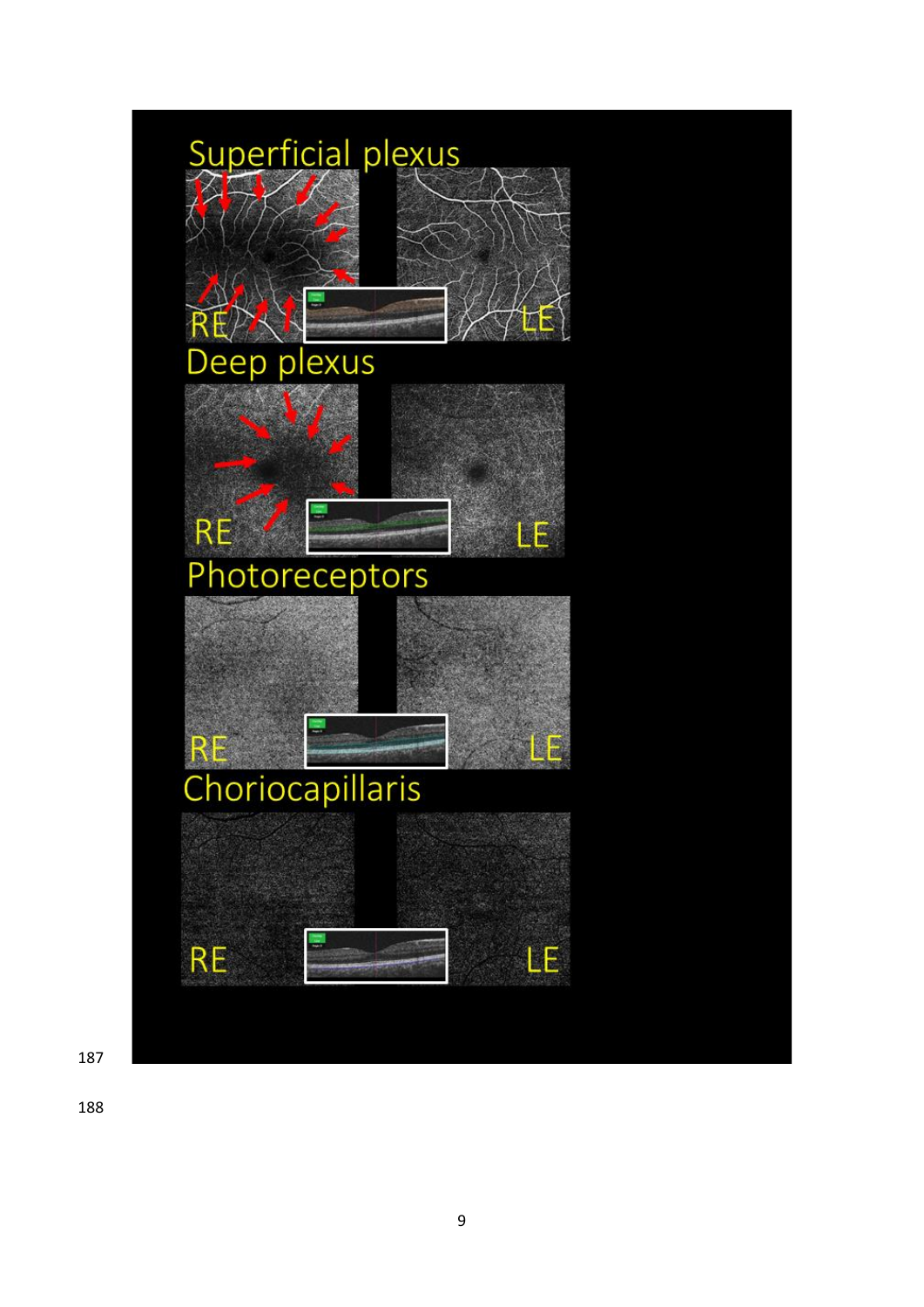- Figure 1. An extensive area of oligemia was present during the attack. It was more severe in the superficial plexus than in the deep plexus (red arrows). Figures show OCT-A maps of the
- retinal superficial plexus, retinal deep plexus, photoreceptor (in healthy people this level
- should be avascular) and choriocapillaris. RE=right eye, LE=left eye.



- Figure 2. An extensive area of oligemia was present during the attack in the retina superficial plexus in the right eye. Forty-eight hours later the retinal plexus had returned to normal.
- RE=right eye; LE=left eye.
-